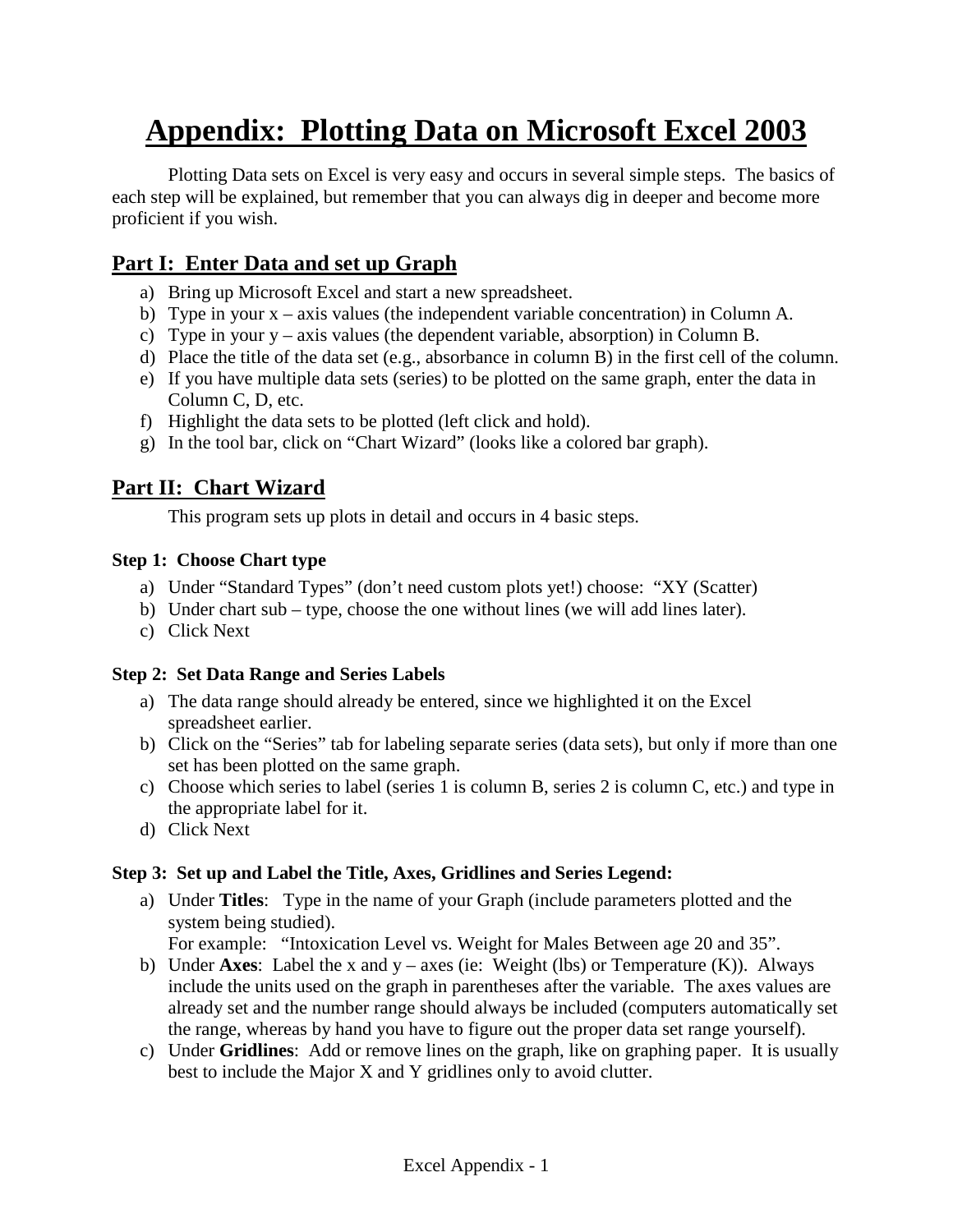- d) Under **Legend**: The series legend is the box showing your data sets plotted. Only include this Legend if you are plotting more than one data set (series). You can place this Legend wherever you want, but on the right normally looks best.
- e) Under **Data Labels**: Make sure "none" is chosen. On scientific plots, showing the data values next to their points on the graph is redundant and messy.
- f) Click Next when finished.

#### **Step 4: Setting Chart Location**

- a) You can set the graph up as a new sheet or have it inserted onto the Excel spreadsheet sowing your Data Table. In reports and labs, it is best to set up the Graph as a new sheet, and include the Data Table on a separate sheet of paper, or in the Data portion of a lab report.
- b) Click Finish when done.

## **Part III: Adding Best–Fit Lines**

In science, plots are designed to find and show the relationship between two variables. Many times a linear relationship is desired, but non – linear relationships (exponential, curved, etc) can often be expected.

Since the data points are somewhat scattered due to experimental uncertainty, many scientists add "error bars" to their data points to show the spread of uncertainty. We won't be doing error bars in any of these labs. What is done is finding a "best – fit" line that represents all the data points, but does not necessarily touch all of them. This "**Trendline**" shows the general relationship between the variables plotted on the Graph.

To add a trendline, follow these steps:

- a) Right click on a data point on the Graph from the series you are interested in.
- b) Choose "Add Trendline".
- c) Choose a type of trendline: Several are available, but if the relationship looks somewhat liner, choose "Linear Plot". If the data looks curved, choose "Polynomial at level 2, 3 or 4". You may need to try several different lines before finding the "best – fit" line.
- d) General Rule: Never ever just "connect the dots" on a scientific plot!
- e) Under trendline options, select "display equation on chart" so that you can see the mathematical result of the least-square fit.
- f) To format the Trendlines, right click on the line. Under **Pattern**, you can choose a color, line thickness or specific style (dashed, dotted, etc.).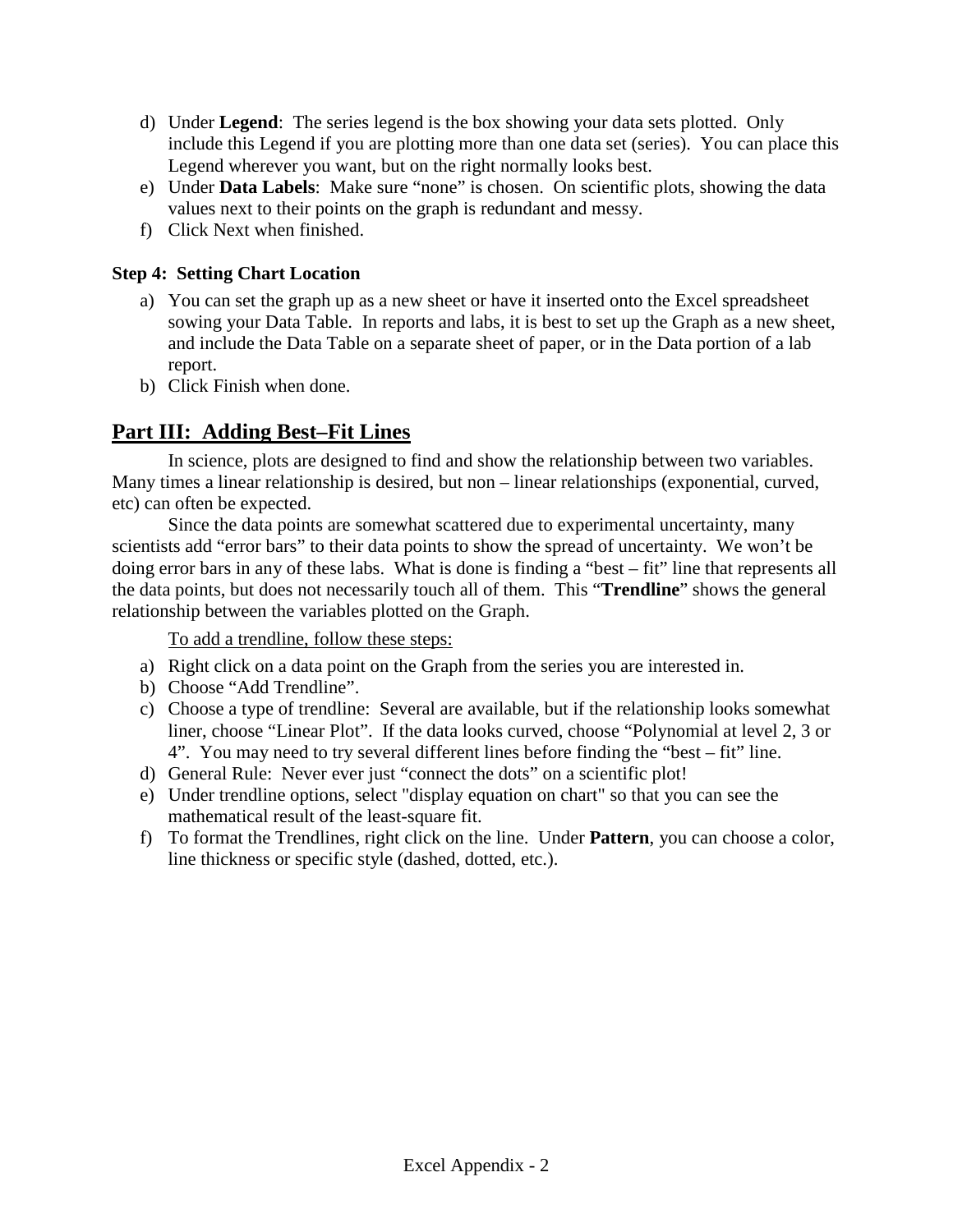# **Appendix: Plotting Data on Microsoft Excel 2007**

Plotting Data sets on Excel is very easy and occurs in several simple steps. The basics of each step will be explained, but remember that you can always dig in deeper and become more proficient if you wish.

There are a lot more "options" with the Excel 2007 version and the set up is quite different from the 2003 version if you are used to that one.

### **Part I: Enter the Data**

- h) Click on Microsoft Excel 2007 to start a new spreadsheet.
- i) Label each column with the parameters to be plotted. The independent variable goes in Column A ( $x$ –axis) and the dependent variable goes in column B ( $y$ –axis). For example, if we are plotting how the absorbance of  $NO<sub>2</sub>$  depends on its concentration, the concentration is the *independent* variable and the absorbance is the *dependent*  variable (it depends on the set concentration).
- j) Type in your x–axis (column A) values and y–axis (column B) values under the appropriate column labels.
- k) If you have multiple data sets (series) to be plotted on the same graph, enter the extra dependent variable data sets in columns C, D, etc. (like multiple species concentrations,  $O_3$ , NO and NO<sub>2</sub> or a known data set and an unknown data set.

### **Part II: Set Up the Plot**

- d) Highlight the data sets to be plotted (not the column labels!).
- e) Under the **"Insert"** tab, find the Chart types and click on "Scatter" (without any lines).
- f) This should place you under "Chart Tools" and "Design" now.
- g) Under **"Chart Styles"** click on the type preferred (scroll down for options).
- h) Under **"Chart Layouts"** click on the 1<sup>st</sup> plot that gives Chart and Axis titles.
- i) Click and drag your plot to expand it to fill up the entire page (easier to see data trends).
- j) Left click on the **Chart Title** to name your plot (i.e.: Absorption of  $NO_2$  vs. Concentration) as well as on your **Axis Labels** which need units (i.e.:  $[NO_2] (\mu g/mL)$  for the x–axis and  $A_{NO2}$  for the y–axis).
- k) **Format Labels** (optional): Right click on the chart and axis labels to make them bold or to adjust the font type and size. Click on "Format Title" or "Format Axis" to add colors (fun stuff!) or rotate the label.
- l) **Format Axis**: Right click on the x and y axis values and choose "Format Axis". Use this to add minor and/or major tick marks on the plot (for easier estimation of values). These can be placed inside or outside the axis line. You can also alter the color, font style and size of the values. Adjust the minimum and maximum values on the axis in order to maximize the plot size (you do NOT have to start at zero!).
- m) **Format Legend**: Right click on the legend on the right, commonly to delete it. You can click on "Format Legend" to move it around the plot, change font type, color and size, box it and fill in colors, etc. If there are multiple data series, label these with the legend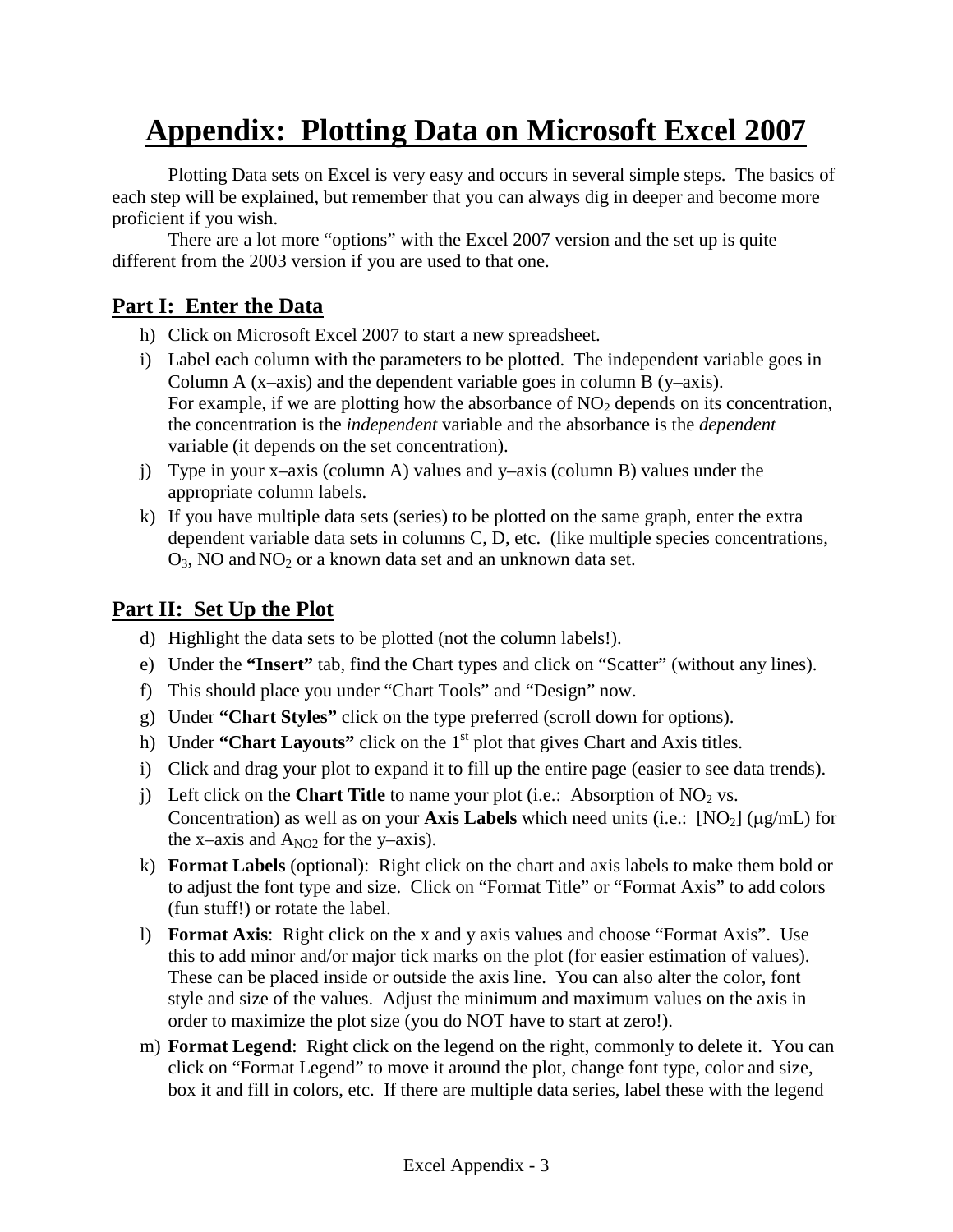by clicking on "Select Data". Choose the series you want and click on "Edit". You can now name the series whatever you wish (i.e.:  $O_3$ , NO or NO<sub>2</sub>, etc.) and click on "OK". Do this for each data series.

n) **Format Plot or Chart Area**: You can fill in colors within the plot or outside of it by right clicking and choosing "Format Chart Area" or "Format Plot Area", respectively.

## **Part III: Adding Best–Fit Lines**

In science, plots are designed to find and show the relationship between two variables. Many times a linear relationship is desired, but non–linear relationships (exponential, curved, etc.) can often be found.

Since the data points are somewhat scattered due to experimental uncertainty, many scientists add "error bars" to their data points to show the spread of uncertainty. We won't be doing error bars in any of these labs. What is done is finding a "best–fit" line (Least squares analysis) that represents all the data points, but does not necessarily touch all of them. This "trendline" shows the general relationship between the variables plotted on the Graph, in the common " $y = mx + b$ " format if a linear relationship exists.

### **To add a trendline, follow these steps:**

- g) Right click on any data point on the plot from the series you are interested in.
- h) Choose "**Add Trendline**".
- i) Choose a type of trendline: Several are available, but if the relationship looks somewhat liner, choose the "Linear" Trend/Regression type. If the data looks curved, choose "Polynomial at level 2, 3 or 4". You may need to try several different lines before finding the "best–fit" line if not linear.
- j) General Rule: Never ever just "connect the dots" on a scientific plot!
- k) Click on "**Display Equation on Chart**" near the bottom so that you display the mathematical result of the least-squares fit (" $y = mx + b$ " form for a linear fit).
- l) **Format Trendlines**: Right click again on a data point and click on Add Trendline. You can choose a color, line thickness or specific style of line if desired (dashed, dotted, etc.).

## **Part IV: Print Plot**

a) Left click on the "**Office**" button on the upper left of the page. Scroll down to "Print" and follow the instructions. You can preview the page to be printed, adjust orientation, size, etc.